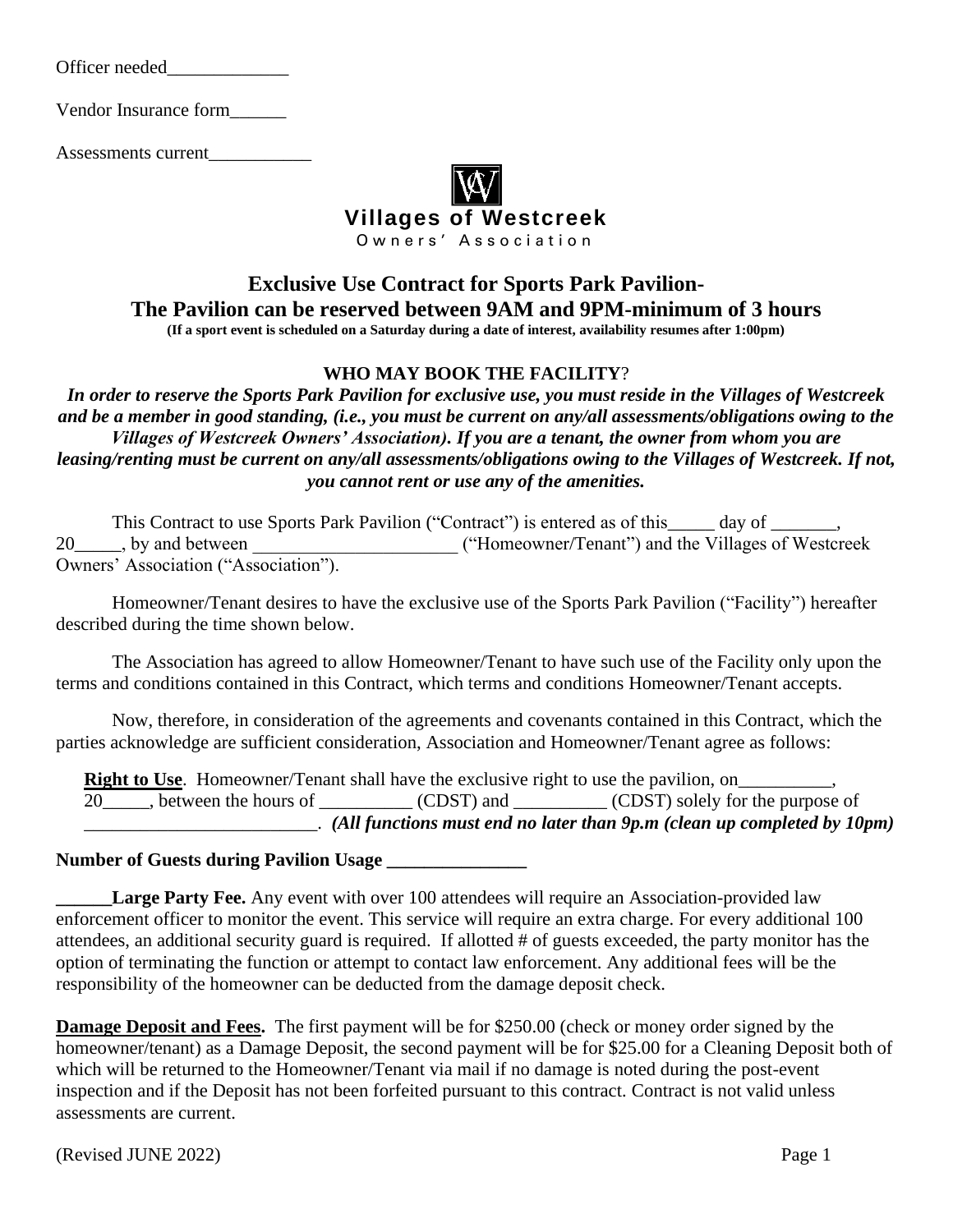The third payment will be for the Usage Fee which can be in the form of a check (homeowners only), money order, credit card, or cash. A Usage Fee will apply for exclusive use of this Facility and this fee will be based upon the most current exclusive usage fee in effect at the time the facility is booked.

a. Facility will be inspected by an employee of the Association before and immediately following the event.

If damage to the Facility is found, the Association shall deduct from the Damage Deposit any repair expenses resulting from damage to the Facility by the Homeowner/Tenant. When decorating, the Homeowner/Tenant will **not use thumbtacks, push pins, and/or adhesive tape within the facility. Detected use of any of these items will result in loss of the Damage Deposit**. Sticky Tak, or similar products that do not leave marks or holes in the wall surfaces may be used.

- b. Homeowner/Tenant will remove any items tied in the structure with string, ribbons or rope prior to leaving the facility no later than one hour after the "end-time" booked. Also see paragraph 6 for Liability for Clean-up and Damage.
- **c.** A maximum of 3 vehicles are allowed behind the Pavilion for loading and unloading purpose only for a period not to exceed 15 minutes before and after the party. **All vehicles must be moved afterwards after the 15 minute loading/unloading period, no parking behind the pavilion is allowed.**
- d. Golf-carts, ATV/UTV's and any other motorized vehicles are not allowed anywhere on the premises.

\_ 1. \_\_\_\_\_ *Refunds, Cancellations, and Contract Changes. There will be no refunds if the cancellation is within four weeks (28 days) prior to the event. If the cancellation is made more than four weeks (28 days) prior to the event, a \$27.50 Rebooking Fee will be deducted from the refund. Any contract changes (i.e. event hours, officers, event date, etc…) must be made no later than 2 weeks (14 days) prior the event.* 

**INDEMNITY.** HOMEOWNER/TENANT SHALL INDEMNIFY AND SAVE HARMLESS THE ASSOCIATION, THEIR OFFICERS, DIRECTORS, AGENTS, LEGAL REPRESENTATIVES, AND EMPLOYEES FROM ALL LIABILITY SUITS, ACTIONS, OR CLAIMS OF CHARACTER, TYPE OR DESCRIPTION BROUGHT OR MADE FOR OR ON ACCOUNT OF ANY AND ALL LOSSES, INJURIES OR DAMAGES RECEIVED OR SUSTAINED BY THE HOMEOWNER/TENANT OR HOMEOWNER'S/TENANT'S FAMILY, EMPLOYEES, GUESTS (INVITED OR UNINVITED), PATRONS, VISITORS (INCLUDING CATERERS), OR ANY OTHER PERSON OR PERSON'S PROPERTY, ARISING OUT OF, OR OCCASIONED BY THE USE OF THE FACILITY.

THE ASSOCIATION, THEIR OFFICERS, DIRECTORS, AGENTS, LEGAL REPRESENTATIVES, AND EMPLOYEES SHALL NOT BE LIABLE OR RESPONSIBLE FOR, AND SHALL BE SAVED AND HELD HARMLESS BY HOMEOWNER/TENANT, HOMEOWNER'S/TENANT'S FAMILY, EMPLOYEES, GUESTS (INVITED OR UNINVITED), PATRONS, VISITORS (INCLUDING CATERERS), OR ANY OTHER PERSON OR PERSONS FROM AND AGAINST ANY AND ALL CLAIMS AND DAMAGES OF EVERY KIND, FOR INJURY TO OR DEATH OF HOMEOWNER/TENANT, HOMEOWNER'S/TENANT'S FAMILY, EMPLOYEES, GUESTS (INVITED OR UNINVITED), PATRONS, VISITORS (INCLUDING CATERERS), OR ANY OTHER PERSON OR PERSONS AND FOR DAMAGE TO OR LOSS OF PROPERTY, ARISING OUT OF OR ATTRIBUTED, DIRECTLY OR INDIRECTLY, TO THE ASSOCIATION'S OPERATIONS AND THE HOMEOWNER'S/TENANT'S USE OF THE FACILITY.

The Association, their officers, directors, agents, legal representatives, and employees shall not be liable to Homeowner/Tenant, or Homeowner's/Tenant's family, employees, guests (invited or uninvited), patrons, visitors (including caterers), or any other person or persons for any damage to person or property, caused by the negligence of the Association or due to the Facility or any appurtenances being improperly constructed, or being or becoming out of repair, nor for any damage from any defects or want of repair of any part of the Facility. Homeowner/Tenant accepts the facility as suitable for the purposes for which it is used and accepts the

(Revised JUNE 2022) Page 2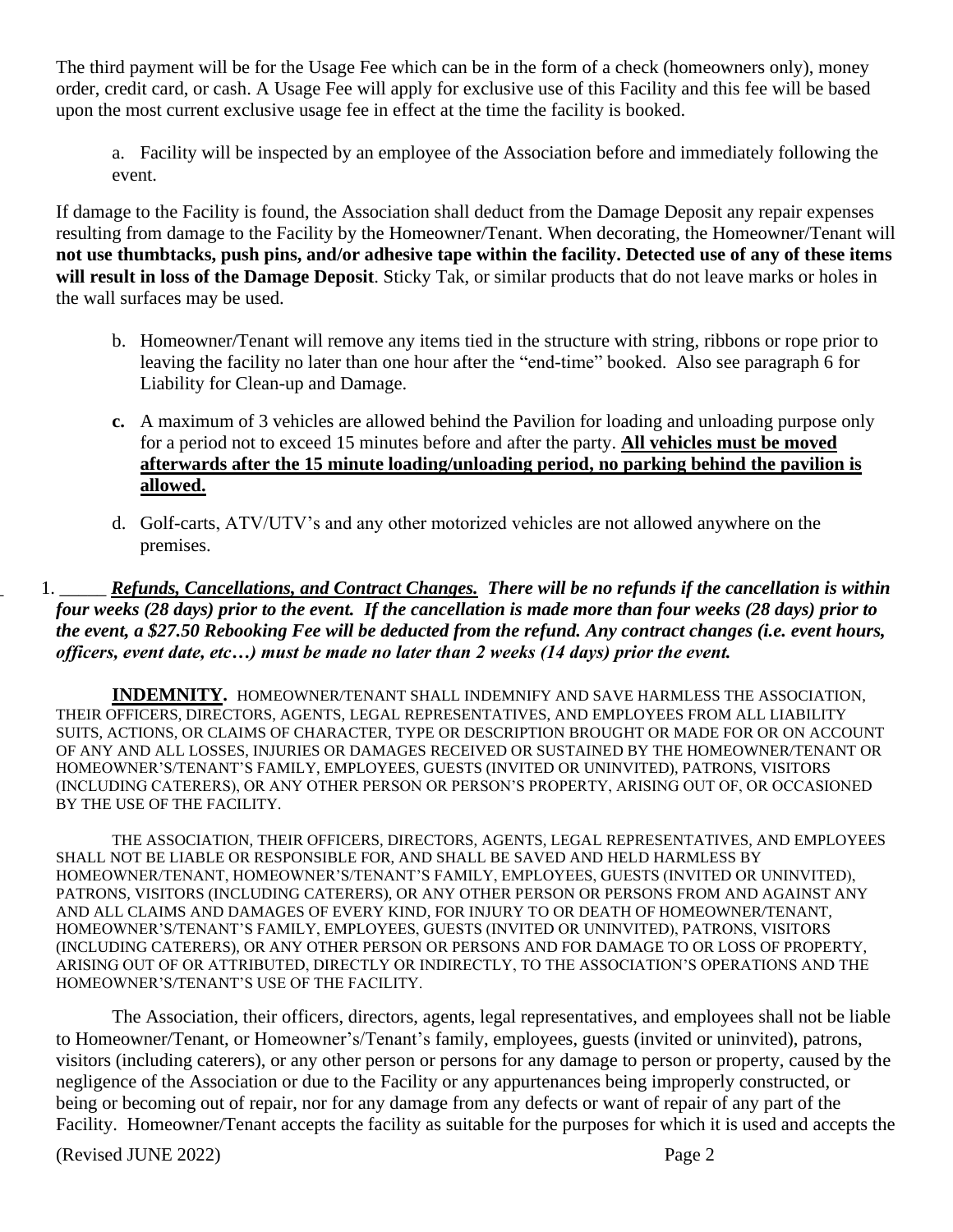building and each and every appurtenance, and waives any defects, and agrees to hold the Association harmless from all claims for any such damage, including attorney's fees and any other claims and expenses incident thereto.

2.\_\_\_\_\_\_\_ **Conduct of Guests**. The Homeowner/Tenant is solely responsible for the conduct of guests at the Facility incidental to or during the time of the use hereby contemplated. The Homeowner/Tenant MUST be present in the Sports Park at all times during such period as the Facility is used by their guests.

3.\_\_\_\_\_ **Liability for Clean up and Damage**. Homeowner/Tenant shall be responsible for clean-up of the Facility and vacating the premises by the contracted time. In addition the Homeowner/Tenant is responsible for any damage or destruction to the Facility, which occurs as a result of the conduct of Homeowner/Tenant or the guests of said event. Homeowner/Tenant agrees to reimburse Association, immediately upon demand, any sums required for such clean-up, repair or replacement of the Facility. If additional clean-up is required by any VWOA employee, the Cleaning Deposit will be withheld.

*4.\_\_\_\_\_\_I will serve alcohol at this function. NO GLASS CONTAINERS ALLOWED.* I understand the serving of alcohol requires that monitoring of the function be done by Association provided law enforcement personnel and this service is an extra charge. By initialing this portion of the contract, I understand and accept these conditions.

5. **I will not serve alcohol at this function**. By initialing this portion of the contract, I understand that I will forfeit my Damage Deposit of \$250.00 should any of my guests consume alcohol in the Pavilion or on the premises

6.\_\_\_\_\_\_**I will have outside vendor(s) present at the event.** (Examples: Food Truck, bouncy house, moon walk, ponies, carnival rides etc....). If a vendor will be present, it is the responsibility of the Homeowner/Tenant to provide a copy of the vendor's certificate of liability insurance no later than ONE week prior to the event. If the certificate is not received, the vendor will not be allowed to set up at the event. **\*** Note: Food Trucks- No marketing food sales to public. Specific parking for food trucks, please ask Front Office Staff. If a food truck does not park in the designated area or is found to be advertising food sales to the public, they are subject to being asked to leave. By initialing this portion of the contract, I understand and accept these conditions.

7. \_\_\_\_\_\_**I will not have outside vendors present at the event***.* By initialing this portion of the contract, I understand that should I have a vendor present, he/she will not be allowed to set up at the event.

8.\_\_\_\_\_\_ **Pavilion Amenities/Procedures.** When you book the pavilion for exclusive usage, the power will be turned on for overhead fans and electrical outlets along each side of the pavilion. The pavilion monitor will arrive 1/2 hour prior to event to complete a pre-event checklist and note any deficiencies. The monitor will return 1/2 hour prior to the end of contracted time to facilitate preparations of shutting down the facility and to complete a post-event checklist, noting any deficiencies. You will be allowed ½ hour prior to and 1/2 hour after your scheduled event, free of charge for set up and clean–up. Pavilion areas must be vacated by 10pm or additional charges will be deducted from the deposit at a rate of \$35 hour to be charged in whole hours. (Officer included fee \$35.00)

 **Control of Function.** The use of the facility shall be subject at all times to the control and supervision of the Association and/or the Board of Directors who may, without notice to the homeowner, demand cessation of any function and request guests to leave the facility.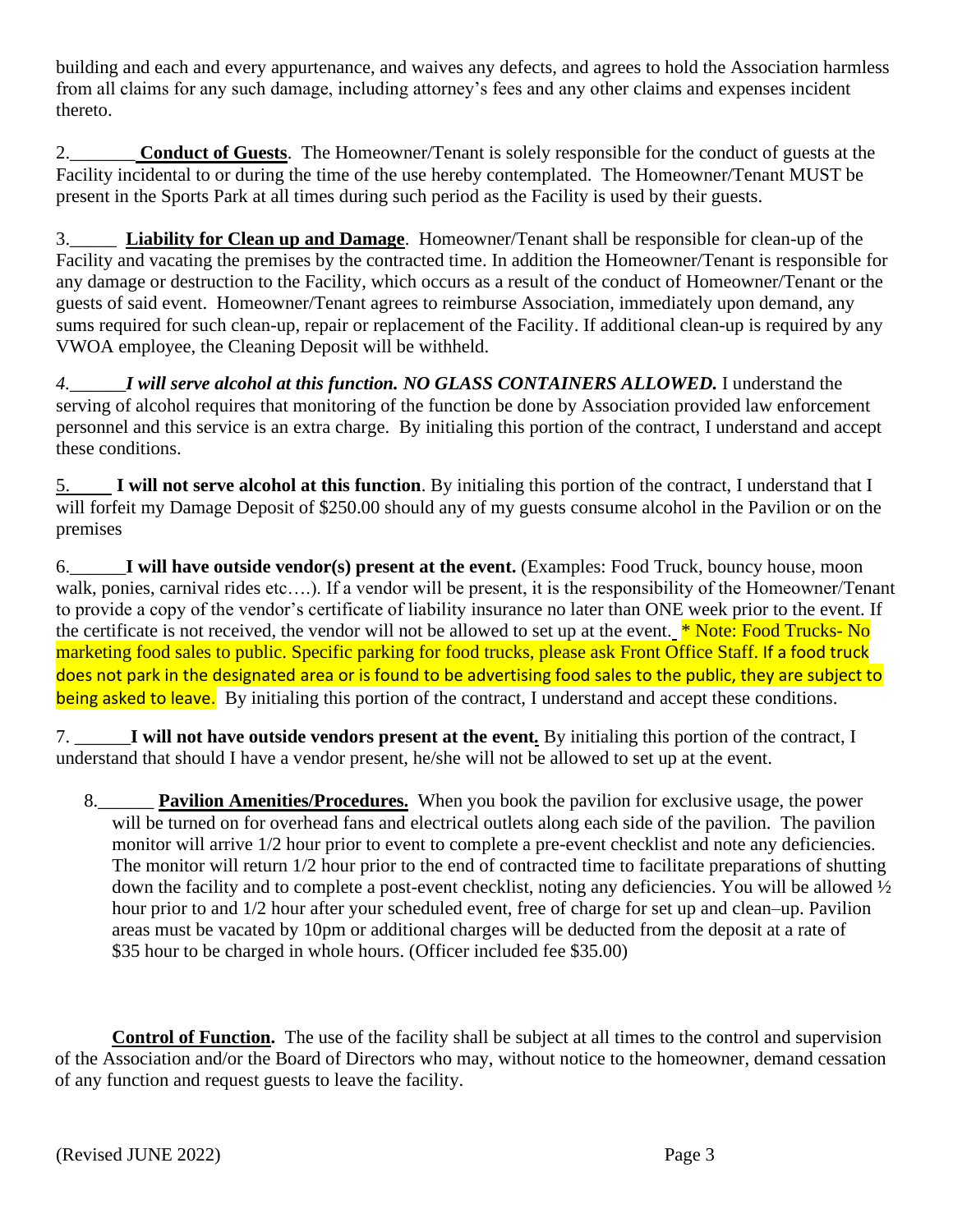**Termination.** The Committee or any officer of Association shall have the right to terminate this Contract for any reason including, but not limited to, non-payment of association fees, deposit, etc.

 **Assignment**. This Contract may not be assigned by Homeowner/Tenant.

 **Access.** Exclusive access to the Facility is not granted until the hours stated above in this contract and the Homeowner/Tenant is present. The Homeowner/Tenant must be in possession of a valid VWOA Identification Card.

### 9**. Other Terms and Conditions**. (Initial where applicable)

a. The Homeowner/Tenant will not use the Pavilion for Religious services or activities.

b.\_\_\_\_\_\_\_Homeowner/Tenant will remove any items tied in the structure with string, ribbons or rope prior to leaving the facility, and will not deface, destroy, remove, or disturb Association property or equipment.

c.\_\_\_\_\_\_\_**NO FIREWORKS** or **GLASS CONTAINERS** ARE ALLOWED IN THE PARKING LOT, PAVILLION OR IN THE VICINITY OF THE SPORTS PARK. Such use of fireworks OR possession of glass containers will result in forfeiture of the Damage Deposit, and possible cessation of the event.

d.\_\_\_\_\_\_\_\_Do not drive on or park on unpaved surfaces within the Park. Pipes under the surface can be damaged. It is your responsibility to ensure that your guests and/or vendors follow these rules.

e. This exclusive use contract only pertains to the Sports Park Pavilion. The exclusive use of any other amenity (i.e. courts, playground, pool, tennis courts) is not included. Restrooms are permitted to homeowners during private parties.

The use of water is not included in the exclusive use agreement. (No water Moon-bounces or Dunk Tanks allowed)

Entire Agreement. This Contract contains the entire agreement among the parties regarding the subject matter hereof.

# *By signing below, I agree that I have read and understand the contents of this contract.*

| Homeowner: | (Signature)    | (Date)         |  |  |
|------------|----------------|----------------|--|--|
|            |                |                |  |  |
|            | (Printed Name) | Daytime Phone) |  |  |
|            | (Address)      |                |  |  |
|            | (Email)        |                |  |  |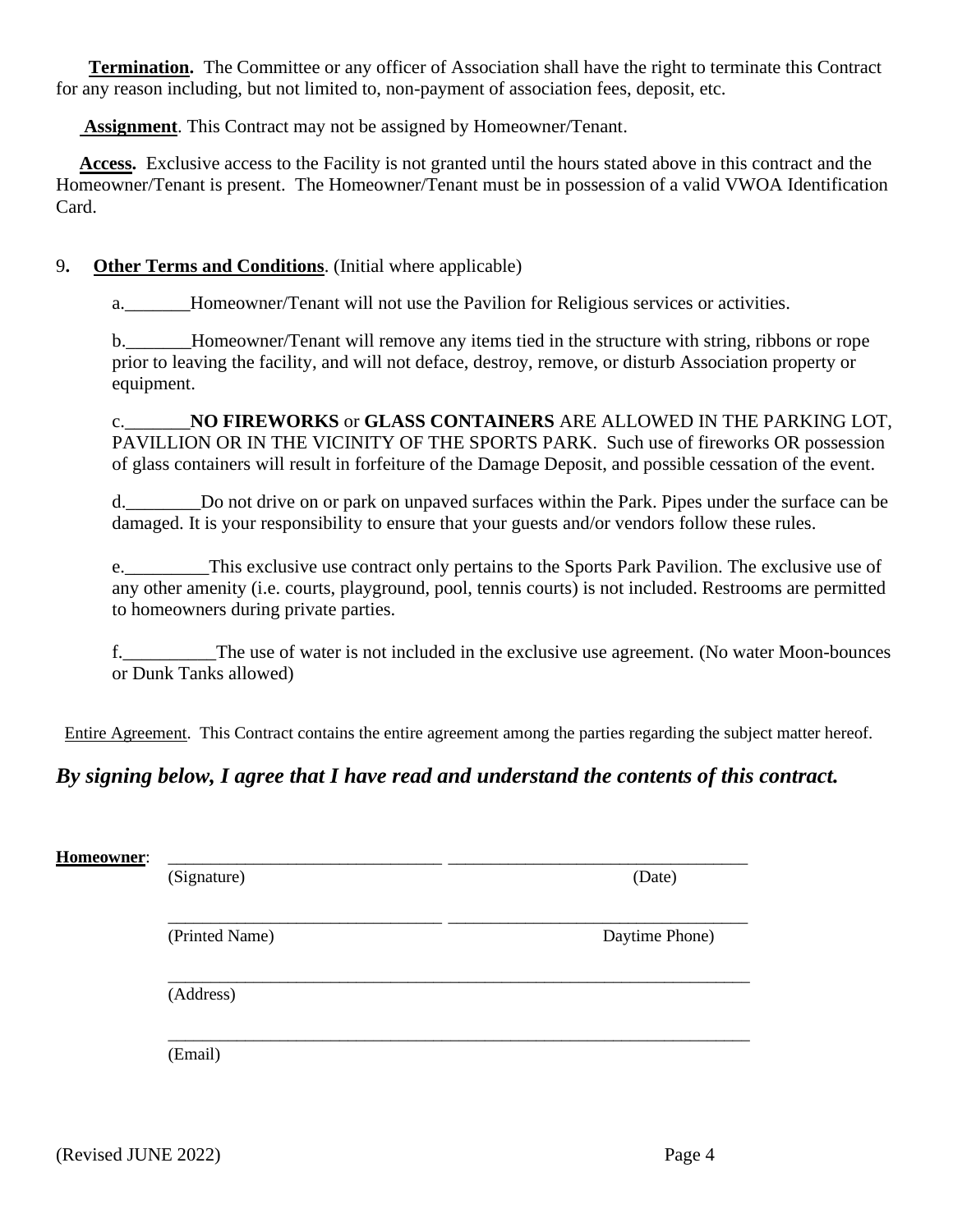*For Office Use:*

| \$250.00/25.00                                                                                                                                                                                                                                   |              |                                   |        |            |
|--------------------------------------------------------------------------------------------------------------------------------------------------------------------------------------------------------------------------------------------------|--------------|-----------------------------------|--------|------------|
| Damage Deposit /Cleaning Deposits                                                                                                                                                                                                                |              | Check #                           | (Date) | (Initials) |
| <b>Method of Payment:</b>                                                                                                                                                                                                                        | <b>CHECK</b> | <b>MONEY ORDER</b>                |        |            |
|                                                                                                                                                                                                                                                  | <b>CASH</b>  | <b>CREDIT CARD</b>                |        |            |
|                                                                                                                                                                                                                                                  |              |                                   |        |            |
| Additional Hourly Fee # of hours (Maximum of 2) _________ X \$60.00                                                                                                                                                                              |              |                                   |        |            |
| <b>Mandatory with Alcohol</b> # of Officer(s) $X_1$ Mours<br>1 Officer $-50$ people \$35.00 per hour<br>2 Officers-100 people \$70.00 per hour<br>3 Officers -200 people \$105.00 per hour                                                       |              |                                   |        | \$         |
| (Mandatory Closing Hour with Alcohol) 1 Officer X \$35.00/hour                                                                                                                                                                                   |              |                                   |        | \$         |
| <b>Large Party Fee</b> $#$ _________ of hrs. X \$35.00/hour<br>(100 and over guest) Crowd Control / No Alcohol<br>1 Officer $-100$ people \$35.00 per hour<br>2 Officers-200 people \$70.00 per hour<br>3 Officers -300 people \$105.00 per hour |              |                                   |        |            |
|                                                                                                                                                                                                                                                  |              | TOTAL >>>>>>>>>>>>>>>>>>>>>>>>>>> |        | \$         |